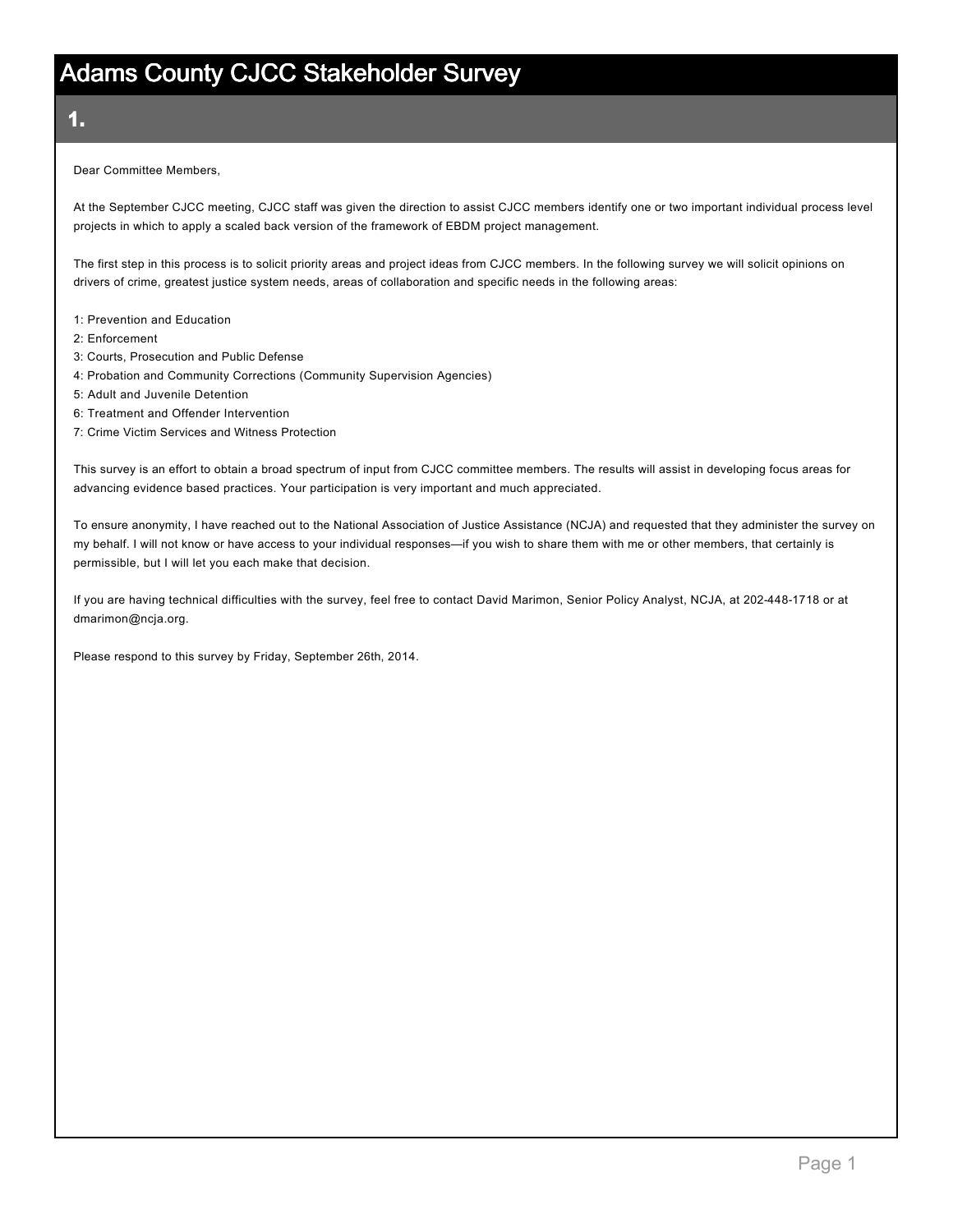2.

Please Note: When you begin to rank order, the survey will autofill the remaining choices into ascending order. When you modify a ranking your selection will automatically be re-positioned. Please review your answers and ensure that you have selected a ranking that reflects your response and not the survey's autofill.

### 1. From your perspective, please rank in order of importance the drivers that influence **\*** crime within Adams County? Please rank in order of importance, with 1 being the most important.

| <b>Mental Illness</b>                           |
|-------------------------------------------------|
| Homelessness                                    |
| Substance Abuse/Addiction                       |
| Gang Involvement                                |
| <b>Domestic Violence</b>                        |
| Economic Situations/Workforce Development Needs |
| Exposure to Violence (Amoung Youth)             |
| Juvenile Delinquency                            |
| Other (Please specify)                          |

#### 2. Feel free to specify other services in the space provided below:

|  |  | ▼ |
|--|--|---|
|  |  |   |
|  |  |   |
|  |  |   |
|  |  |   |
|  |  |   |
|  |  |   |
|  |  |   |
|  |  |   |
|  |  |   |
|  |  |   |
|  |  |   |
|  |  |   |
|  |  |   |
|  |  |   |
|  |  |   |
|  |  |   |
|  |  |   |
|  |  |   |
|  |  |   |
|  |  |   |
|  |  |   |
|  |  |   |
|  |  |   |
|  |  |   |
|  |  |   |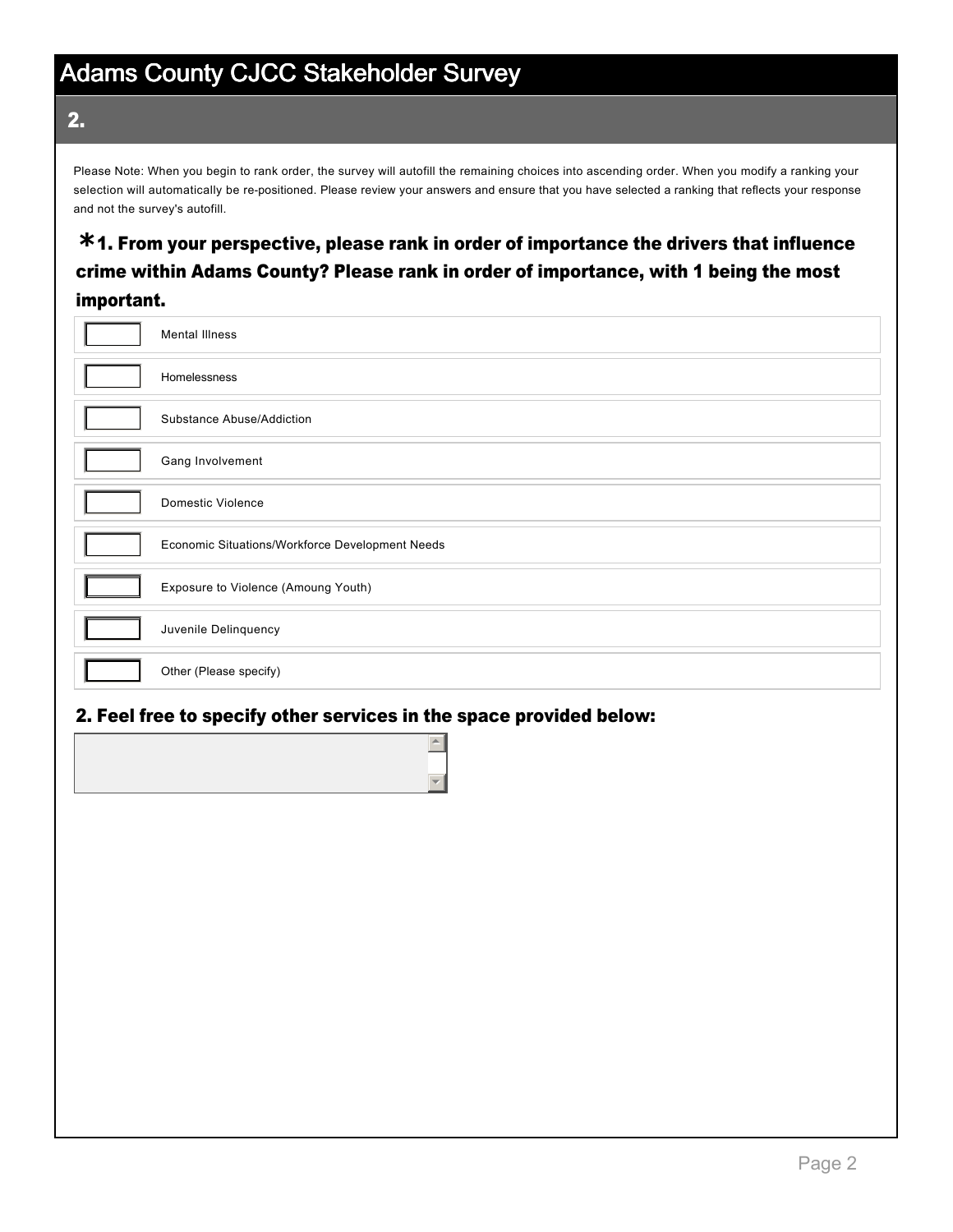#### 3.

Please Note: When you begin to rank order, the survey will autofill the remaining choices into ascending order. When you modify a ranking your selection will automatically be re-positioned. Please review your answers and ensure that you have selected a ranking that reflects your response and not the survey's autofill.

### 3. When thinking about our county's justice system, what do you see as the most **\*** pressing issues? Please rank in order of importance with 1 being the most important.

| The Need For Increased Drug and Gang Enforcement                                         |
|------------------------------------------------------------------------------------------|
| The Need For Diversion/Alternatives to Incarceration                                     |
| Improving Collaboration and Information Sharing Across Justice System Partners           |
| Improving Collaboration and Information Sharing Across Justice and Mental Health Systems |
| Access to Behavioral Health (Substance Abuse/Mental Health) Services                     |
| Increased Prevention, Education and Early Intervention Initiatives                       |
| <b>Enhanced Probation/Reentry Initiatives</b>                                            |
| Other (please specify)                                                                   |

#### 4. Feel free to specify other services in the space provided below:

 $\left| \right|$ 

 $\overline{\mathcal{F}}$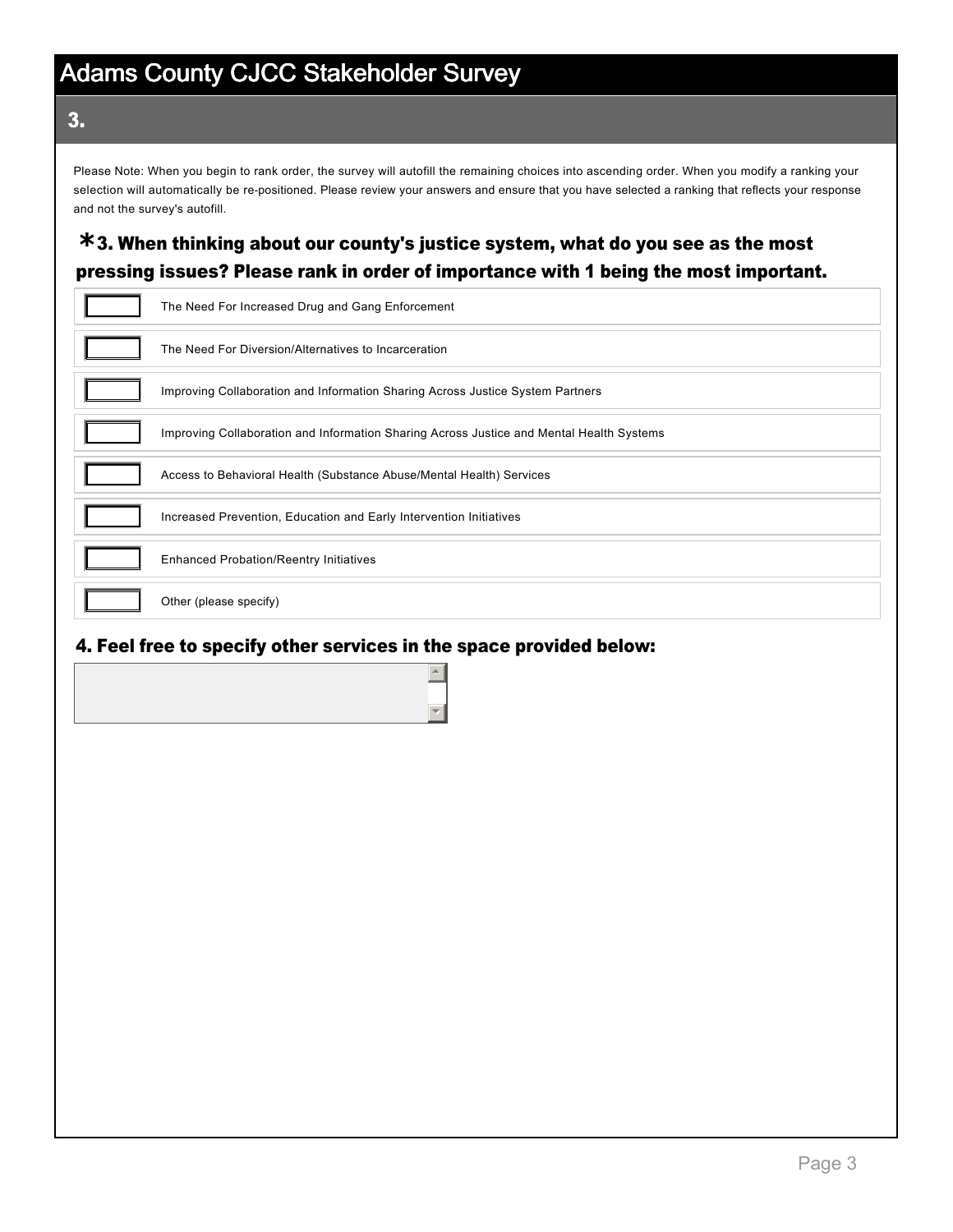#### 4.

The next seven questions will ask you to rank in order areas of need within selected elements of your local justice system. Please rank in order of importance, with 1 being the most important.

Please Note: When you begin to rank order, the survey will autofill the remaining choices into ascending order. When you modify a ranking your selection will automatically be re-positioned. Please review your answers and ensure that you have selected a ranking that reflects your response and not the survey's autofill.

### 5. Please rank in order of importance, Adam's County's most pressing prevention and **\*** education needs. Please rank in order of importance with 1 being the most important.

| Gang Prevention and Education Projects                                 |
|------------------------------------------------------------------------|
| Substance Abuse Prevention and Education Projects                      |
| Juvenile Delinguency Prevention                                        |
| Youth Mentoring Initiatives                                            |
| Access to Behavioral Health Services (Mental Health & Substance Abuse) |
| School Violence Prevention/Education Projects                          |
| Prescription Drug Prevention/Education Projects                        |
| Other (please specify)                                                 |

#### 6. Feel free to specify other services in the space provided below:

 $\triangleq$ 

 $\overline{\mathcal{F}}$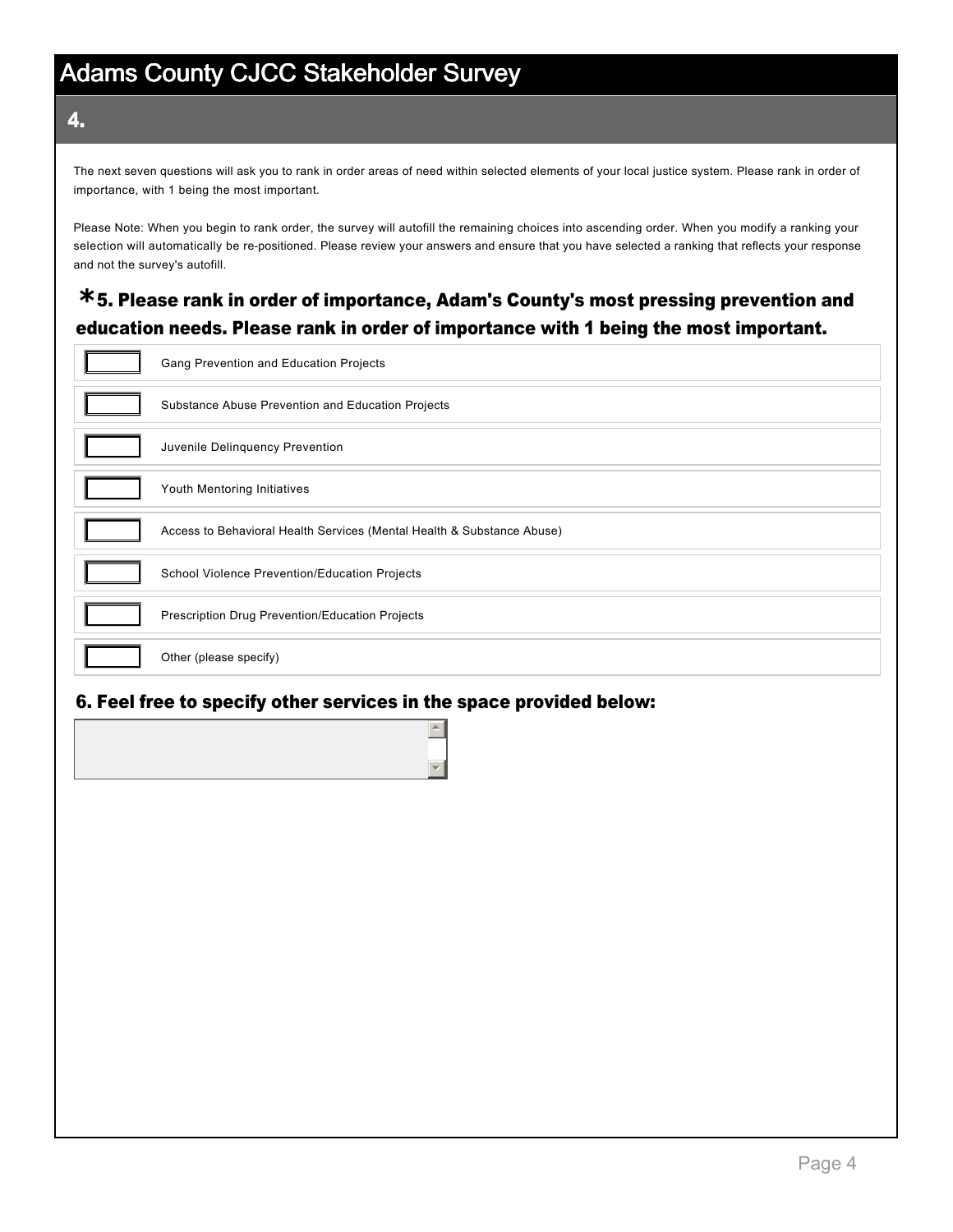#### 5.

Please Note: When you begin to rank order, the survey will autofill the remaining choices into ascending order. When you modify a ranking your selection will automatically be re-positioned. Please review your answers and ensure that you have selected a ranking that reflects your response and not the survey's autofill.

### 7. Please rank in order of importance, Adams County's most pressing enforcement **\*** needs. Please rank in order of importance with 1 being the most important.

| Drug and Gang Enforcement and Prosecution Initiatives                                                                                        |
|----------------------------------------------------------------------------------------------------------------------------------------------|
| Targeted Enforcement and Prosecution (e.g. DUI, Domestic Violence, Elder Abuse, Sexual Assault)                                              |
| Data Driven Enforcement Strategies (e.g. Crime Analytics, Hot Spot Policing, Data-Driven Approaches to Crime and Traffic Safety<br>(DDACTS)) |
| <b>Community Policing and Prosecution Projects</b>                                                                                           |
| Enhanced use Of Diversion (e.g. Civil Citation, Deferred Prosecution, Crisis Intervention Teams)                                             |
| <b>Training and Continued Education</b>                                                                                                      |
| Quality of Life Crimes and Code Enforcement                                                                                                  |
| Other (please specify)                                                                                                                       |

#### 8. Feel free to specify other services in the space provided below:

 $\blacktriangle$ 

 $\overline{\mathcal{F}}$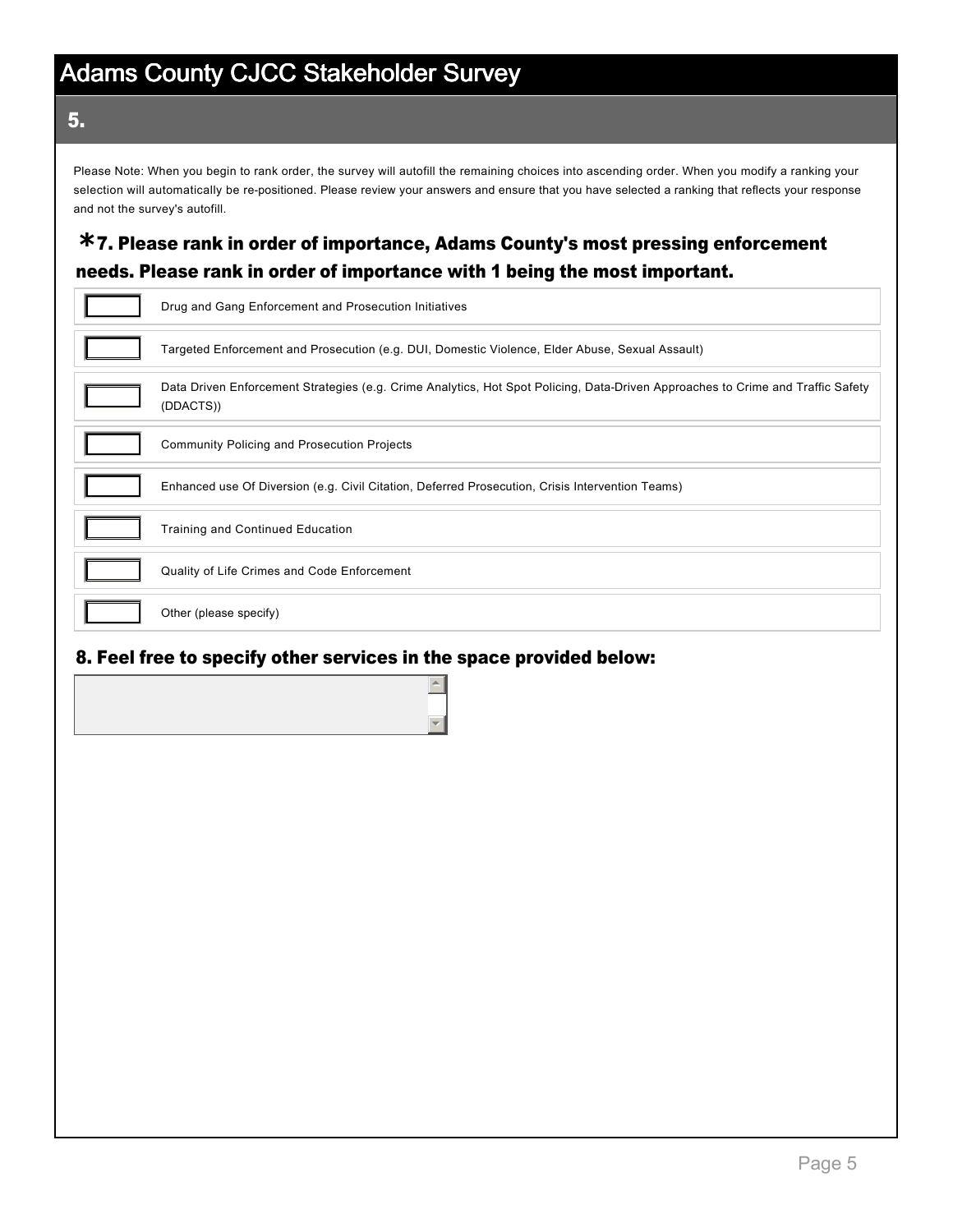6.

Please Note: When you begin to rank order, the survey will autofill the remaining choices into ascending order. When you modify a ranking your selection will automatically be re-positioned. Please review your answers and ensure that you have selected a ranking that reflects your response and not the survey's autofill.

### 9. Please rank in order of importance, Adams County's most pressing Courts, **\*** Prosecution and Public Defense needs. Please rank in order of importance with 1 being the most important.

| Problem Solving Courts (e.g. Drug, Mental Health, Veterans)                   |
|-------------------------------------------------------------------------------|
| Case Backlog Initiatives                                                      |
| <b>Enhanced Information Sharing</b>                                           |
| <b>Training and Continued Education</b>                                       |
| Technology Enhancements (e.g. Records Management Systems, Video-Conferencing) |
| Diversion/Alternative Sentencing Initiatives                                  |
| Other (Please Specify)                                                        |

#### 10. Feel free to specify other services in the space provided below:

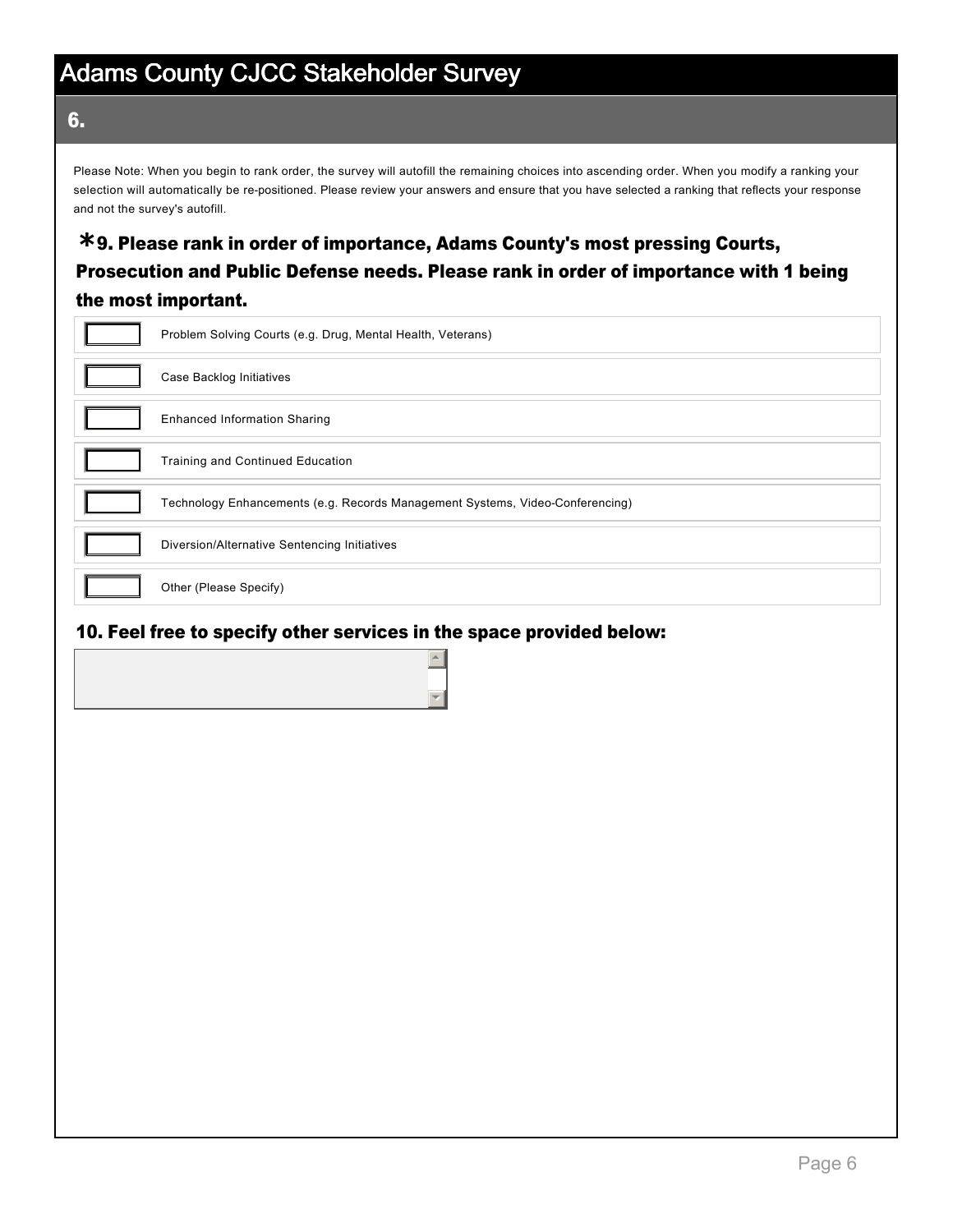#### 7.

Please Note: When you begin to rank order, the survey will autofill the remaining choices into ascending order. When you modify a ranking your selection will automatically be re-positioned. Please review your answers and ensure that you have selected a ranking that reflects your response and not the survey's autofill.

### 11. Rank in order of importance, areas of need within Probation and Community **\*** Corrections. Please rank in order of importance with 1 being the most important.

| Evidence Based Community Supervision Initiatives (e.g. Risk-Based Probation Strategies, Swift and Certain sanctions, Targeted<br>and Population Specific Supervision) |
|-----------------------------------------------------------------------------------------------------------------------------------------------------------------------|
| Mental Health Treatment                                                                                                                                               |
| Substance Abuse Treatment                                                                                                                                             |
| <b>Recidivism Reduction and Reentry Initiatives</b>                                                                                                                   |
| Technology Improvements (e.g. Case Management Software, Risk Assessment Tools, Justice Information Sharing Technology)                                                |
| Other (please specify)                                                                                                                                                |

#### 12. Feel free to specify other services in the space provided below:

 $\triangle$ 

 $\blacktriangledown$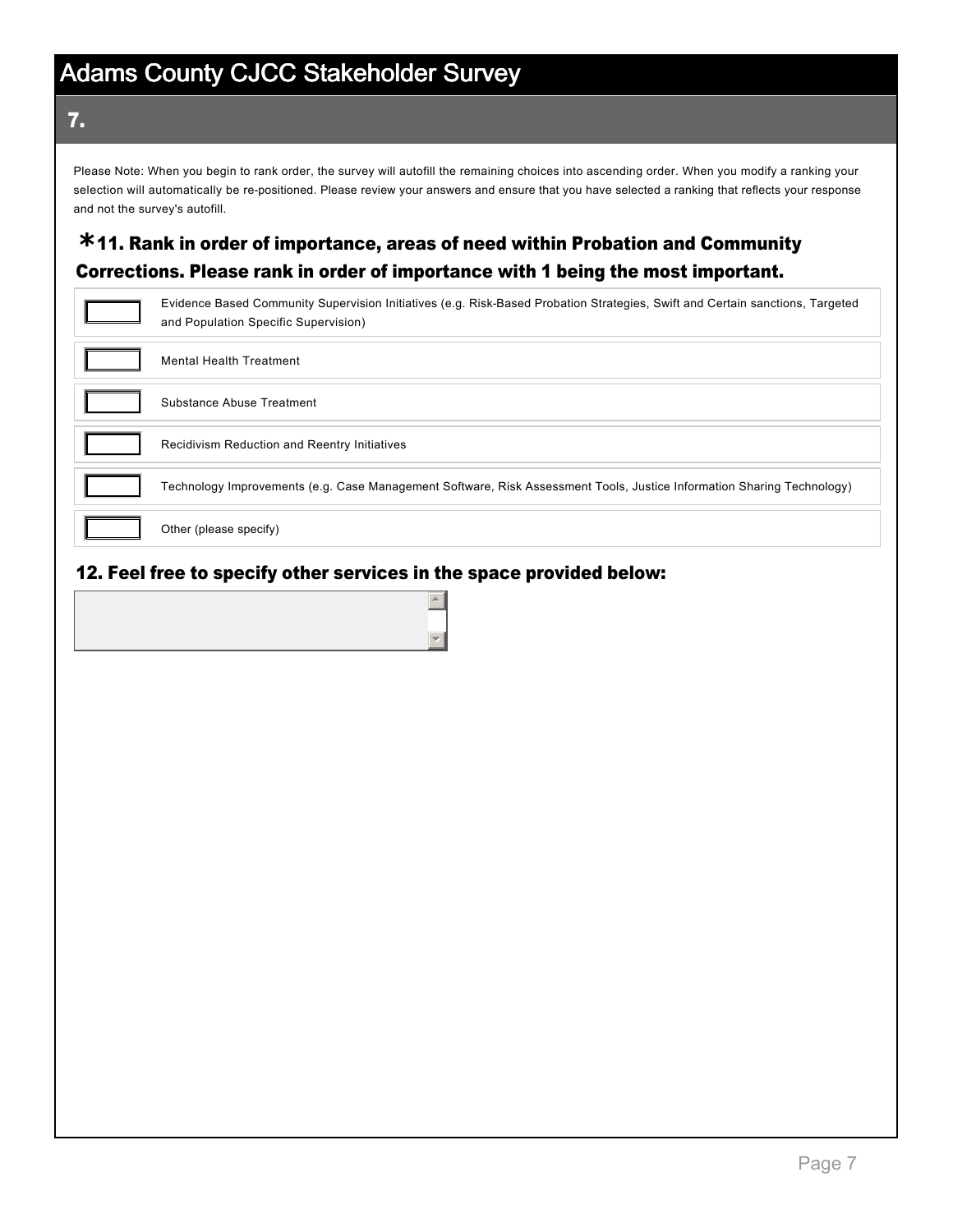#### 8.

Please Note: When you begin to rank order, the survey will autofill the remaining choices into ascending order. When you modify a ranking your selection will automatically be re-positioned. Please review your answers and ensure that you have selected a ranking that reflects your response and not the survey's autofill.

### 13. Please rank in order of importance, Adams County's most pressing Adult and **\*** Juvenile Detention needs. Please rank in order of importance with 1 being the most important.

| <b>Enhanced Pre-Trial Supervision Resources</b>                                                                        |
|------------------------------------------------------------------------------------------------------------------------|
| Juvenile Justice Alternatives to Incarceration                                                                         |
| Technology Improvements (e.g. Case Management Software, Risk Assessment Tools, Justice Information Sharing Technology) |
| In-Custody Substance Abuse Treatment and Reentry Services                                                              |
| In-Custody Crisis Stabilization and Mental Health Service                                                              |
| Other (please specify)                                                                                                 |

#### 14. Feel free to specify other services in the space provided below:

 $\triangle$ 

 $\blacktriangledown$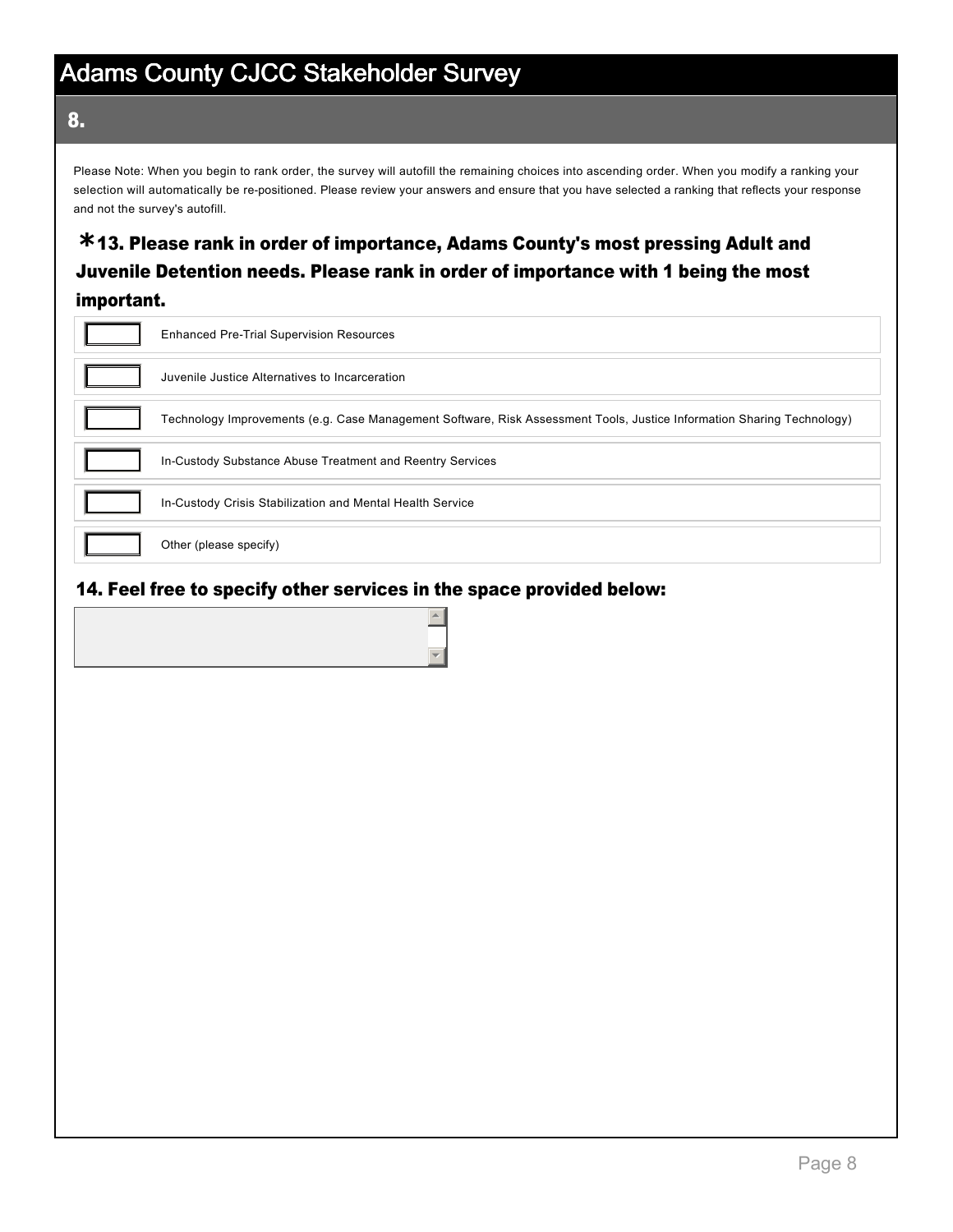9.

Please Note: When you begin to rank order, the survey will autofill the remaining choices into ascending order. When you modify a ranking your selection will automatically be re-positioned. Please review your answers and ensure that you have selected a ranking that reflects your response and not the survey's autofill.

### 15. Please rank in order of importance Adams County's most pressing Treatment and **\*** Offender Intervention needs. Please rank in order of importance with 1 being the most important.

| Community Outpatient/Residential Behavioral Health Treatment    |
|-----------------------------------------------------------------|
| <b>Enhancing Treatment Capacity</b>                             |
| Workforce Development/ Targeted Employment Services Initiatives |
| In-Custody Behavioral Health Treatment                          |
| <b>Community Crisis Stabilization Services</b>                  |
| Recovery Support Services (e.g. AA, NA and Peer Mentoring)      |
| Other (please specify)                                          |

#### 16. Please feel free to specify other services in the space provided below: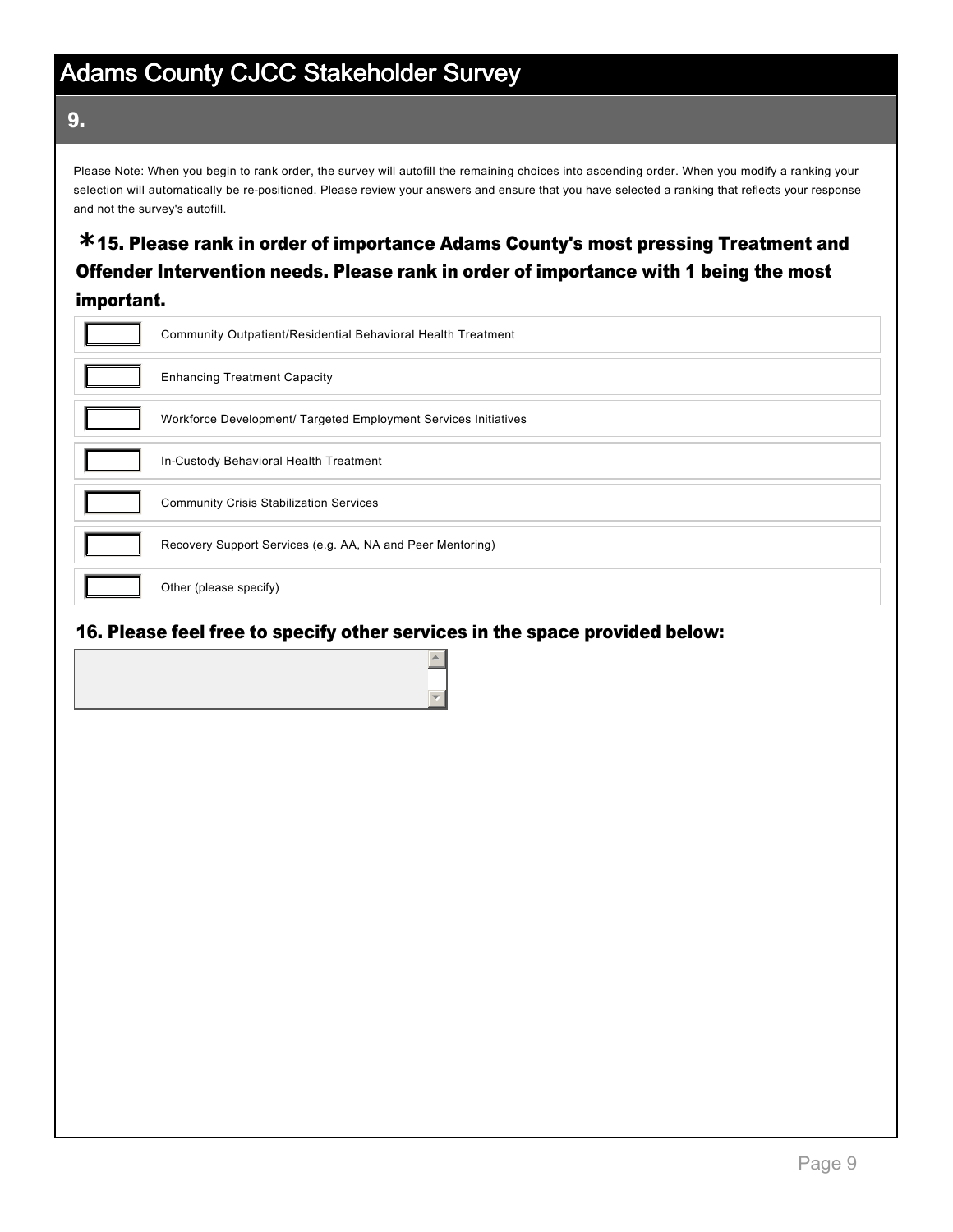### 10.

Please Note: When you begin to rank order, the survey will autofill the remaining choices into ascending order. When you modify a ranking your selection will automatically be re-positioned. Please review your answers and ensure that you have selected a ranking that reflects your response and not the survey's autofill.

### 17. Please rank in order of importance, Adams County's most pressing Crime Victim **\*** Services and Witness Protection needs. Please rank in order of importance with 1 being the most important.

| Children Exposed to Violence Initiatives                                                                        |
|-----------------------------------------------------------------------------------------------------------------|
| Sexual Assault and Domestic Violence Victim Services (e.g. Counseling, Criminal Protective Orders, DV Shelters) |
| Direct Victim Services (e.g. Advocacy, Accompaniment, Notification)                                             |
| Restorative Justice Initiatives (e.g. Restitution, Mediation, Conferencing)                                     |
| Witness Intimidation Prevention                                                                                 |
| Other (please specify)                                                                                          |

#### 18. Please feel free to specify other services in the space provided below:

 $\triangle$ 

 $\blacktriangledown$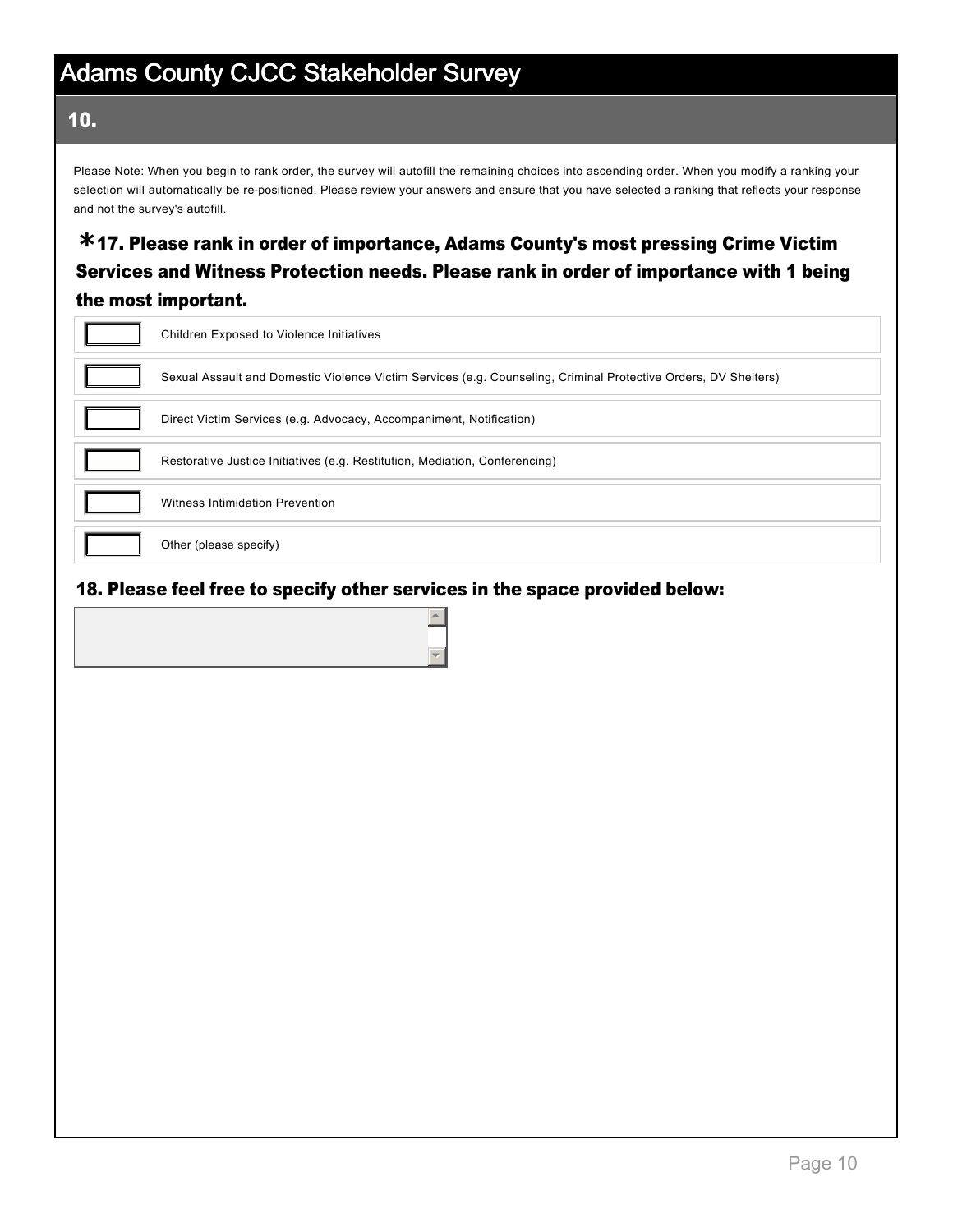#### 11.

Please Note: When you begin to rank order, the survey will autofill the remaining choices into ascending order. When you modify a ranking your selection will automatically be re-positioned. Please review your answers and ensure that you have selected a ranking that reflects your response and not the survey's autofill.

### 19. Please rank the areas of need that reflect the best use of CJCC resources? Please **\*** rank in order of importance with 1 being the most important.

| <b>Prevention and Education</b>              |
|----------------------------------------------|
| Enforcement                                  |
| Courts, Prosecution and Public Defense       |
| Probation and Community Corrections          |
| Adult and Juvenile Detention                 |
| Treatment and Offender Intervention          |
| Crime Victim Services and Witness Protection |

20. Thinking about the public safety needs and challenges facing Adams County, how **\*** would you allocate future resources to obtain the greatest public safety impact? Please assign percentages to each of the following areas.

YOUR TOTAL MUST EQUAL 100% (Note: All fields must have a numeric value between 0 100 before you can proceed. If you have used a percent sign in the numeric field you will continue to get an error message)

| Prevention and Education                               |  |
|--------------------------------------------------------|--|
| Enforcement                                            |  |
| Courts, Prosecution and<br><b>Public Defense</b>       |  |
| Probation and Community<br>Corrections                 |  |
| Adult and Juvenile<br>Detention                        |  |
| <b>Treatment and Offender</b><br>Intervention          |  |
| Crime Victim Services and<br><b>Witness Protection</b> |  |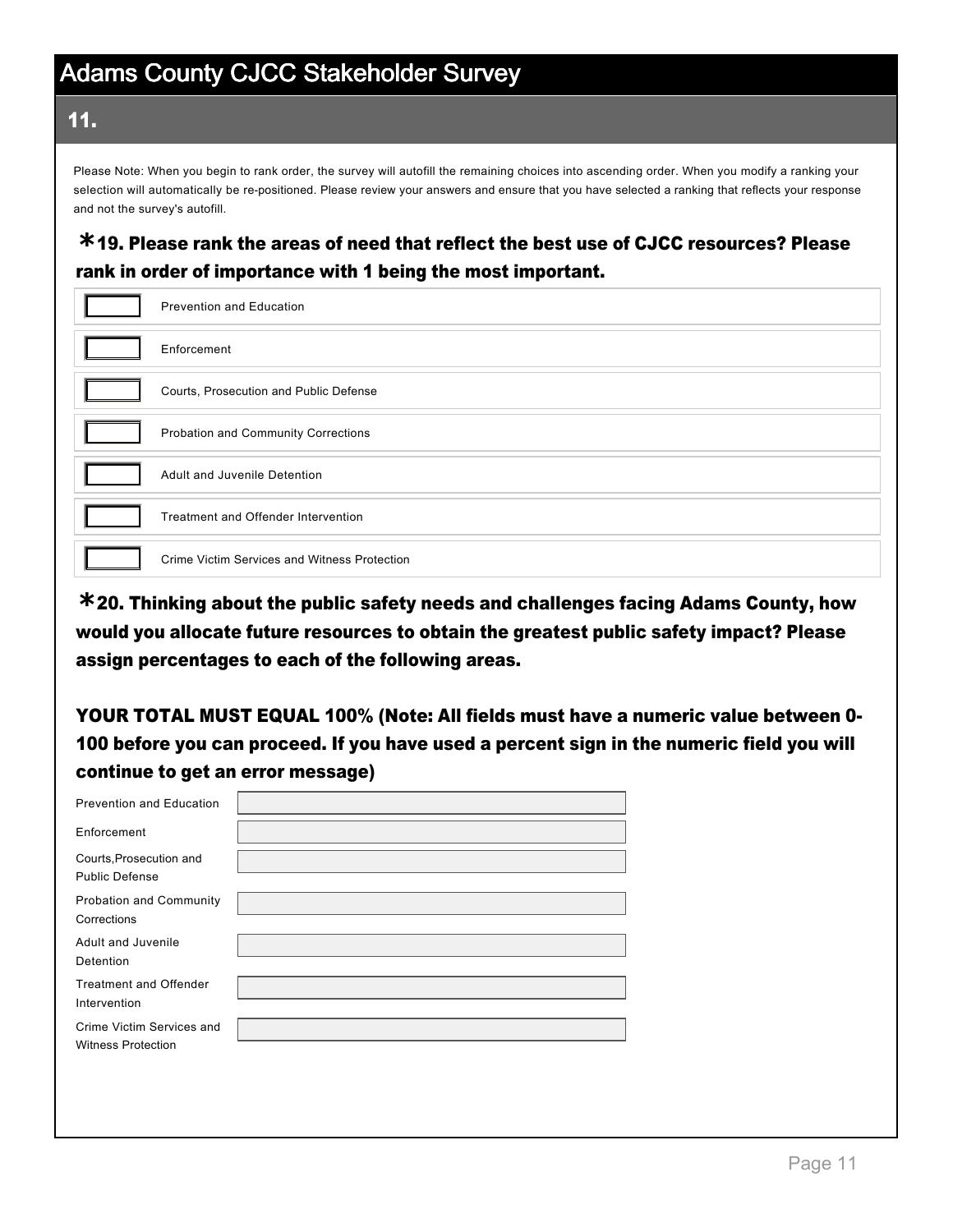### 12.

### 21. When thinking about the public safety needs and challenges facing Adams County, **\*** how important is enhanced information sharing and collaboration to impacting public safety in the following areas?

|                                                                                                                      | <b>Extremely Important</b> | Important | Neutral | Unimportant | <b>Extremely Unimportant</b> |
|----------------------------------------------------------------------------------------------------------------------|----------------------------|-----------|---------|-------------|------------------------------|
| Information sharing and<br>collaboration between Law<br><b>Enforcement and Mental</b><br>Health agencies.            |                            |           |         |             |                              |
| Information sharing and<br>collaboration between Law<br>Enforcement and<br><b>Community Supervision</b><br>agencies. |                            |           |         |             |                              |
| Information sharing and<br>collaboration between Law<br>Enforcement and<br>Prosecution.                              |                            |           |         |             |                              |
| Information sharing and<br>collaboration between<br><b>Community Supervision</b><br>and Social Service<br>agencies.  |                            |           |         |             |                              |
| Information sharing and<br>collaboration between<br>Detention and Community<br>Supervision agencies.                 |                            |           |         |             |                              |
| Information sharing and<br>collaboration between<br>Juvenile Justice systems<br>and Adult systems.                   |                            |           |         |             |                              |
| Information sharing and<br>collaboration between<br>Juvenile Justice and Child<br>Welfare systems.                   |                            |           |         |             |                              |
| 22. If you have any additional thoughts or suggestions related to areas of need,                                     |                            |           |         |             |                              |

collaboration or enhanced information sharing please add them here. (Optional)

 $\left| \bullet \right|$ 

 $\overline{\mathbf{r}}$ 

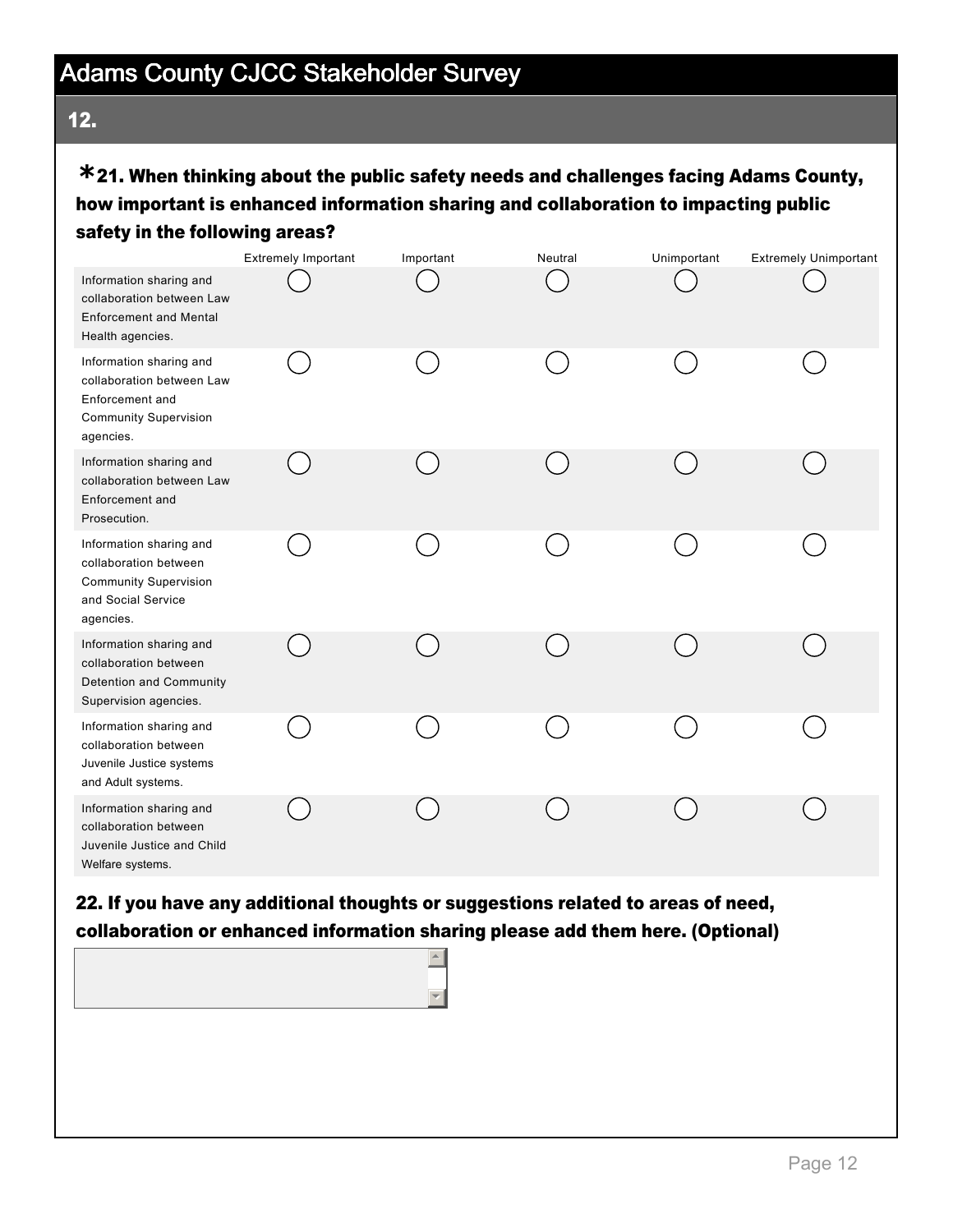### 13. Upcoming Issues

The next three questions have been included to get your perspective on the following:

### 23. How important do you feel it is to have the Juvenile Detention Center within Adams **\*** County?

- $($ ) Very Important Someone Important No Opinion
	- Unimportant

Very Unimportant

24. How likely would you be to support the expansion or diversification of Community **\*** Corrections offerings within the 17th District of Colorado?

(Note: Currently Adams County has the capacity for 409 residential beds. While there are no residential treatment interventions targeted for those with mental illness, substance abuse, or dual diagnoses; there are outpatient offerings in these areas. That said, evidence suggests that population specific residential offerings can help to lower recidivism and address underlying criminogenic needs.)

| Very Likely  |
|--------------|
| Likely       |
| Undecided    |
| Unlikely     |
| Very Unlikly |
|              |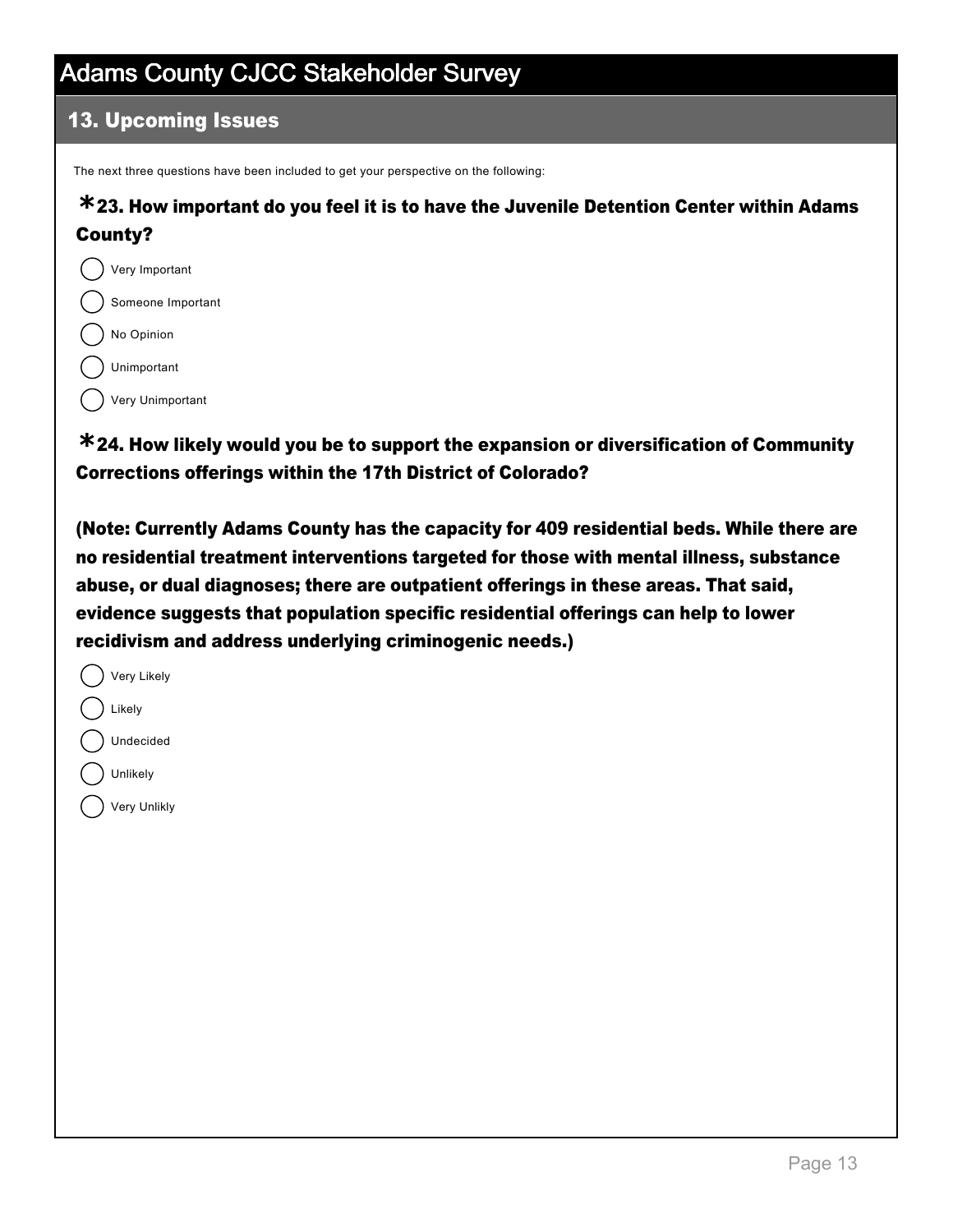| $*$ 25. If you would support the expansion or diversification of Community Corrections<br>offerings, what type of offerings would you like to see? (Please check all that apply) |
|----------------------------------------------------------------------------------------------------------------------------------------------------------------------------------|
| <b>Additional Beds</b>                                                                                                                                                           |
| Intensive Residential                                                                                                                                                            |
| Substance Abuse Programs/Residential                                                                                                                                             |
| Mental Health Programs/Residential                                                                                                                                               |
| Dual Diagnosis Programs/Residential                                                                                                                                              |
| Sex Offender Specific Programs/Residential                                                                                                                                       |
| Other Population Specific Programs (e.g. Family Reintegration, Youthful Offenders, Geriatric)                                                                                    |
| NA: I do not support expansion or diversification                                                                                                                                |
| Other (please specify)                                                                                                                                                           |
|                                                                                                                                                                                  |